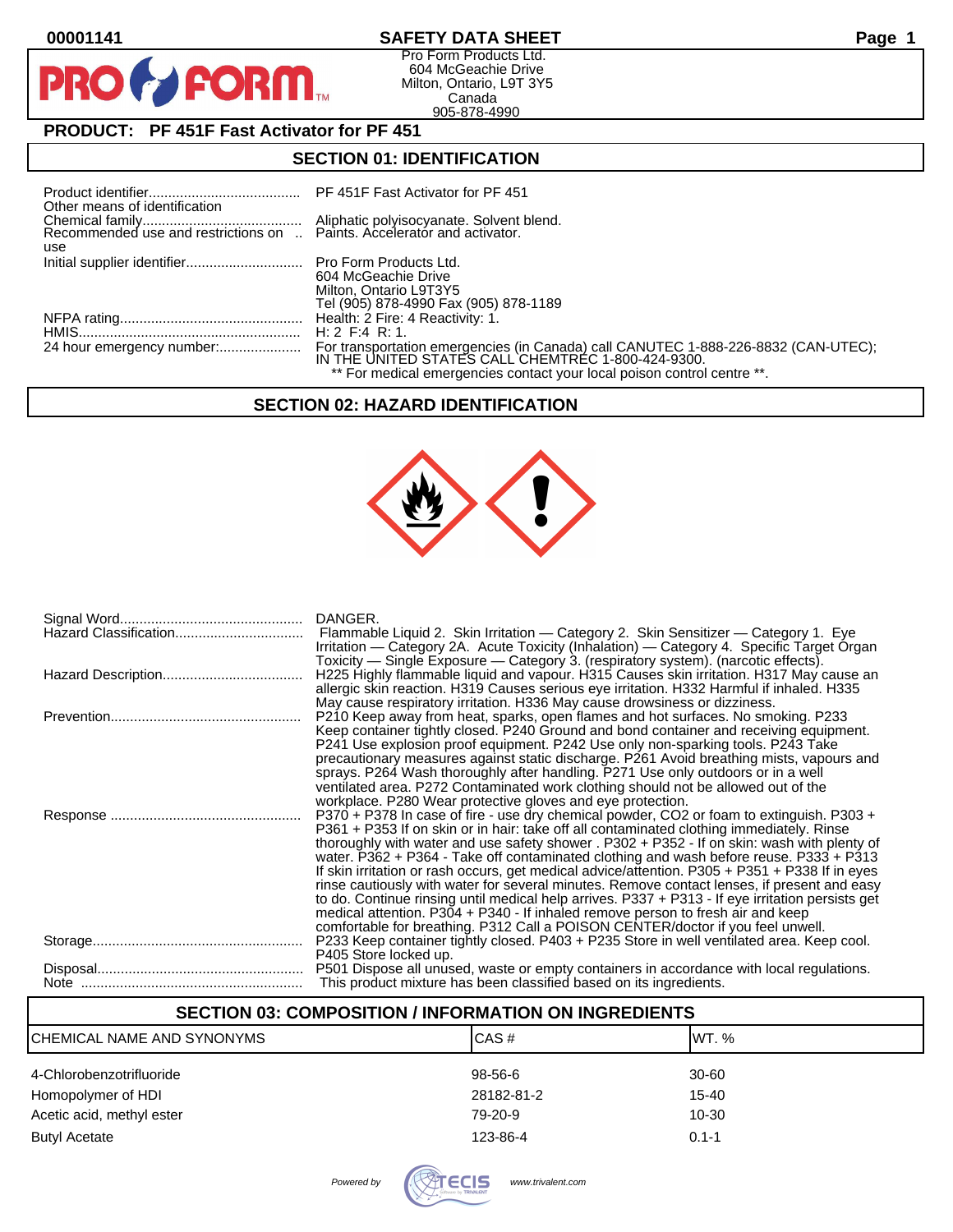#### **PRODUCT: PF 451F Fast Activator for PF 451**

## **SECTION 03: COMPOSITION / INFORMATION ON INGREDIENTS**

<<The actual concentration(s) withheld as a trade secret>> .

## **SECTION 04: FIRST-AID MEASURES**

|                                                                  | In case of contact, immediately flush eyes, keeping eyelids open, with plenty of water for at<br>least 15 minutes. Check for and remove any contact lenses, if safe and easy to do so.<br>Consult a physician if irritation continues.                                                                                                                                                                                                                                                                                                                                                                                                                                                                                                                                                                                   |
|------------------------------------------------------------------|--------------------------------------------------------------------------------------------------------------------------------------------------------------------------------------------------------------------------------------------------------------------------------------------------------------------------------------------------------------------------------------------------------------------------------------------------------------------------------------------------------------------------------------------------------------------------------------------------------------------------------------------------------------------------------------------------------------------------------------------------------------------------------------------------------------------------|
|                                                                  | Immediately remove all contaminated clothing; flush skin with water for at least 15 minutes.                                                                                                                                                                                                                                                                                                                                                                                                                                                                                                                                                                                                                                                                                                                             |
|                                                                  | Wash clothing before reuse. If irritation persists, seek medical attention.<br>If inhaled, remove to fresh air. If not breathing, give artificial respiration. If breathing is                                                                                                                                                                                                                                                                                                                                                                                                                                                                                                                                                                                                                                           |
|                                                                  | difficult, give oxygen, obtain medical attention.<br>Rinse mouth with water. Give 1 to 2 glasses of water to drink. Do not induce vomiting. If                                                                                                                                                                                                                                                                                                                                                                                                                                                                                                                                                                                                                                                                           |
|                                                                  | spontaneous vomiting occurs have victim lean forward with head down to prevent<br>aspiration of fluid into the lungs. Never give anything by mouth to an unconscious person.                                                                                                                                                                                                                                                                                                                                                                                                                                                                                                                                                                                                                                             |
| Most important symptoms and effects,<br>whether acute or delayed | The main hazard from ingestion is aspiration of the liquid into the lungs.<br>Harmful if swallowed, in contact with skin or if inhaled. Causes skin and eye irritation.<br>Symptoms may include stinging, tearing, redness, swelling, and blurred vision. Direct                                                                                                                                                                                                                                                                                                                                                                                                                                                                                                                                                         |
|                                                                  | contact with eyes may cause temporary irritation. Can cause skin sensitization. May cause<br>respiratory irritation. Vapors have a narcotic effect and may cause headache, fatigue,<br>dizziness and nausea.                                                                                                                                                                                                                                                                                                                                                                                                                                                                                                                                                                                                             |
| Additional information                                           | Treat victims symptomatically. Eye: stain for evidence of corneal injury. If cornea is<br>burned, instill antibiotic steroid preparation frequently. Workplace vapours have produced<br>reversible corneal epithelial edema impairing vision. Skin: this compound is a known skin<br>sensitizer. Treat symptomatically as for contact dermatitis or thermal burns. If burned, treat<br>as thermal burn. Ingestion: treat symptomatically. There is no specific antidote. Inducing<br>vomiting is contraindicated because of the irritating nature of this compound. In all cases, if<br>irritation persists seek medical attention. In the event of an incident involving this product<br>ensure that medical authorities are provided a copy of this safety data sheet. Contains a<br>respiratory sensitizer $@$ <0.1%. |

#### **SECTION 05: FIRE-FIGHTING MEASURES**

| Suitable and unsuitable extinguishing<br>media<br>Specific hazards arising from the<br>hazardous product, such as the nature of<br>any hazardous combustion products<br>Special protective equipment and<br>precautions for fire-fighters | Dry chemical. Carbon dioxide. Foam. In cases of larger fires, water spray should be used.<br>Do not use water in a jet.<br>Flammable liquid. Thermal decomposition products are toxic. May include:. Oxides of<br>carbon (CO, CO2). Oxides of nitrogen. Hydrogen cyanide. Isocyanates. Isocyanic acid.<br>Dense black smoke. Other potentially toxic fumes.<br>Keep away from heat, sparks and flame. Firefighter should be equipped with self-contained<br>breathing apparatus and full protective clothing to protect against potentially toxic and<br>irritating fumes. Solvent vapours may be heavier than air and may build up and travel along<br>the ground to an ignition source, which may result in a flash back to the source of the<br>vapours. Cool fire-exposed containers with cold water spray. Heat will cause pressure<br>buildup and may cause explosive rupture. |
|-------------------------------------------------------------------------------------------------------------------------------------------------------------------------------------------------------------------------------------------|--------------------------------------------------------------------------------------------------------------------------------------------------------------------------------------------------------------------------------------------------------------------------------------------------------------------------------------------------------------------------------------------------------------------------------------------------------------------------------------------------------------------------------------------------------------------------------------------------------------------------------------------------------------------------------------------------------------------------------------------------------------------------------------------------------------------------------------------------------------------------------------|
|-------------------------------------------------------------------------------------------------------------------------------------------------------------------------------------------------------------------------------------------|--------------------------------------------------------------------------------------------------------------------------------------------------------------------------------------------------------------------------------------------------------------------------------------------------------------------------------------------------------------------------------------------------------------------------------------------------------------------------------------------------------------------------------------------------------------------------------------------------------------------------------------------------------------------------------------------------------------------------------------------------------------------------------------------------------------------------------------------------------------------------------------|

#### **SECTION 06: ACCIDENTAL RELEASE MEASURES**

| Personal precautions, protective<br>equipment and emergency procedures | Isolate area and keep unauthorized people away. Do not walk through spilled material.<br>Wear recommended protective equipment. Ventilate. Open windows and doors to allow<br>air circulation. Dike area to prevent spreading. The use of absorbent socks or spill pillows may be required. Stop leak if safe to do so. Prevent runoff into drains, sewers, and other<br>waterways. Use non-sparking tools and equipment to pick up the spilled material.                                                                                                    |
|------------------------------------------------------------------------|--------------------------------------------------------------------------------------------------------------------------------------------------------------------------------------------------------------------------------------------------------------------------------------------------------------------------------------------------------------------------------------------------------------------------------------------------------------------------------------------------------------------------------------------------------------|
| Methods and materials for containment                                  |                                                                                                                                                                                                                                                                                                                                                                                                                                                                                                                                                              |
| and cleaning up                                                        |                                                                                                                                                                                                                                                                                                                                                                                                                                                                                                                                                              |
|                                                                        | If temporary control of isocyanate vapour is required, a blanket of protein foam may be<br>placed over spill. If transportation spill occurs in United States, call Chemtrec<br>1-800-424-9300. If transportation spill occurs in Canada, call Canutec at (613) 996-6666.                                                                                                                                                                                                                                                                                    |
|                                                                        | Large quantities may be pumped into closed, but not sealed, containers for disposal.<br>Cover spill area with suitable absorbent material (e.g., sand, earth, sawdust, vermiculite,<br>Oil-Dri, Kitty Litter, etc.). Saturate absorbent material with neutralizing solution.<br>Recommended portion is ten parts neutralizing solution to one part spilled material.<br>Suggested neutralization solution: $90\%$ water + 5% concentrated ammonia + 5% detergent<br>(dish soap). Add an additional layer of absorbent material. Use shovel to move absorbent |
|                                                                        | material around to ensure that all spilled material comes in contact with the neutralizing<br>solution. Shovel all absorbed material, including absorbent socks or spill pillows, into an<br>appropriate salvage drum. Add further amounts of neutralizing solution. Allow to stand                                                                                                                                                                                                                                                                          |
|                                                                        | (covered loosely) for 48 to 72 hours, to allow any gases to escape.<br>Decontaminate spill area with decontamination solution. Area can then be washed with<br>soap and water. Spilled material and water rinses are classified as chemical waste, and<br>must be disposed of in accordance with current local, provincial, state, and federal<br>regulations.                                                                                                                                                                                               |

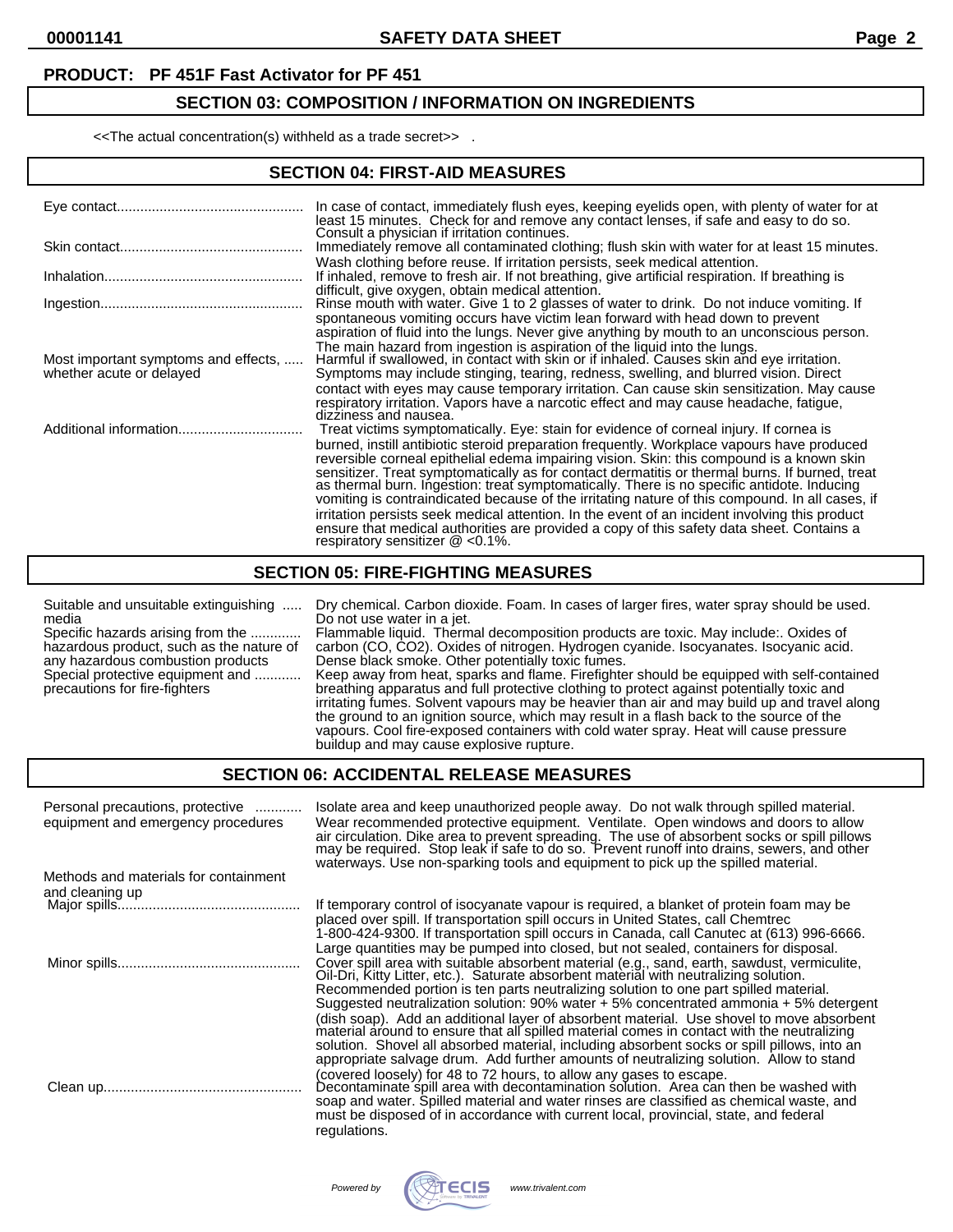**00001141 SAFETY DATA SHEET Page 3**

### **PRODUCT: PF 451F Fast Activator for PF 451**

## **SECTION 07: HANDLING AND STORAGE**

| Precautions for safe handling                                   | Keep away from heat, sparks, and open flame. Ground handling equipment. Always adopt<br>precautionary measures against build-up of static which may arise from appliances.<br>handling and the containers in which product is packed. Avoid skin and eye contact. Avoid<br>breathing vapours or mist. Use adequate ventilation. Wear respiratory protection if material                                                                                                                               |
|-----------------------------------------------------------------|-------------------------------------------------------------------------------------------------------------------------------------------------------------------------------------------------------------------------------------------------------------------------------------------------------------------------------------------------------------------------------------------------------------------------------------------------------------------------------------------------------|
| Conditions for safe storage, including any<br>incompatibilities | is heated, sprayed, used in confined space, or if exposure limit is exceeded. Keep<br>container closed when not in use. Handle and open container with care. Employees should<br>wash hands and face before eating or drinking.<br>Store in a cool, dry and well ventilated area. Store in tightly closed containers to prevent<br>moisture contamination. Keep away from heat, sparks, and open flames. Avoid: Water,<br>Amines, Strong bases, Alcohols, Copper alloys. Do not store above 40 deg c. |

#### **SECTION 08: EXPOSURE CONTROLS / PERSONAL PROTECTION**

| <b>INGREDIENTS</b>               | <b>TWA</b>                                                                                                                                                                                                                                                                                                                                                                                                                                                                                                                                                                                                                                                                                                                                                                                                                                        | <b>ACGIH TLV</b><br><b>STEL</b>                                                                                                                                                                                                                                                                                                                                                                                                                                                                                         | <b>OSHA PEL</b><br><b>PEL</b>                                                                                                                                                                                                                                                                                                                                                                                                                             | <b>STEL</b>     | <b>NIOSH</b><br><b>REL</b> |  |
|----------------------------------|---------------------------------------------------------------------------------------------------------------------------------------------------------------------------------------------------------------------------------------------------------------------------------------------------------------------------------------------------------------------------------------------------------------------------------------------------------------------------------------------------------------------------------------------------------------------------------------------------------------------------------------------------------------------------------------------------------------------------------------------------------------------------------------------------------------------------------------------------|-------------------------------------------------------------------------------------------------------------------------------------------------------------------------------------------------------------------------------------------------------------------------------------------------------------------------------------------------------------------------------------------------------------------------------------------------------------------------------------------------------------------------|-----------------------------------------------------------------------------------------------------------------------------------------------------------------------------------------------------------------------------------------------------------------------------------------------------------------------------------------------------------------------------------------------------------------------------------------------------------|-----------------|----------------------------|--|
| 4-Chlorobenzotrifluoride         | Not established                                                                                                                                                                                                                                                                                                                                                                                                                                                                                                                                                                                                                                                                                                                                                                                                                                   | Not established                                                                                                                                                                                                                                                                                                                                                                                                                                                                                                         | Not established                                                                                                                                                                                                                                                                                                                                                                                                                                           | Not established | Not established            |  |
| Homopolymer of HDI               | $5$ mg/m $3$                                                                                                                                                                                                                                                                                                                                                                                                                                                                                                                                                                                                                                                                                                                                                                                                                                      | Not established                                                                                                                                                                                                                                                                                                                                                                                                                                                                                                         | $5$ mg/m $3$                                                                                                                                                                                                                                                                                                                                                                                                                                              | Not established | $5$ mg/m $3$               |  |
| Acetic acid, methyl ester        | 200 ppm                                                                                                                                                                                                                                                                                                                                                                                                                                                                                                                                                                                                                                                                                                                                                                                                                                           | Not established                                                                                                                                                                                                                                                                                                                                                                                                                                                                                                         | 200 ppm                                                                                                                                                                                                                                                                                                                                                                                                                                                   | Not established | Not established            |  |
| <b>Butyl Acetate</b>             | 150 ppm                                                                                                                                                                                                                                                                                                                                                                                                                                                                                                                                                                                                                                                                                                                                                                                                                                           | 200 ppm                                                                                                                                                                                                                                                                                                                                                                                                                                                                                                                 | $150$ ppm                                                                                                                                                                                                                                                                                                                                                                                                                                                 | 200 ppm vacated | 150 ppm - STEL 200<br>ppm  |  |
| Appropriate engineering controls |                                                                                                                                                                                                                                                                                                                                                                                                                                                                                                                                                                                                                                                                                                                                                                                                                                                   | Provide natural or mechanical ventilation to control exposure levels below airborne<br>exposure limits. Local mechanical exhaust ventilation should be used at sources of air<br>contamination, such as open process equipment, or during purging operations, to capture<br>gases and fumes that may be emitted. Standard reference sources regarding industrial<br>ventilation (ie. ACGIH industrial ventilation) should be consulted for guidance about<br>adequate ventilation. Explosion-proof exhaust ventilation. |                                                                                                                                                                                                                                                                                                                                                                                                                                                           |                 |                            |  |
|                                  |                                                                                                                                                                                                                                                                                                                                                                                                                                                                                                                                                                                                                                                                                                                                                                                                                                                   | Chemical safety goggles. Chemical safety goggles and full faceshield if a splash hazard<br>exists.                                                                                                                                                                                                                                                                                                                                                                                                                      |                                                                                                                                                                                                                                                                                                                                                                                                                                                           |                 |                            |  |
|                                  |                                                                                                                                                                                                                                                                                                                                                                                                                                                                                                                                                                                                                                                                                                                                                                                                                                                   | Wear skin protection equipment. The selection of skin protection equipment depends on<br>the nature of the work to be performed. Contact glove supplier for recommendations.<br>Practice good hygiene, wash thoroughly before handling any food.                                                                                                                                                                                                                                                                        |                                                                                                                                                                                                                                                                                                                                                                                                                                                           |                 |                            |  |
|                                  |                                                                                                                                                                                                                                                                                                                                                                                                                                                                                                                                                                                                                                                                                                                                                                                                                                                   | exposure.                                                                                                                                                                                                                                                                                                                                                                                                                                                                                                               | Wear adequate protective clothes. Wear long sleeves and trousers to prevent dermal                                                                                                                                                                                                                                                                                                                                                                        |                 |                            |  |
|                                  | Safety boots per local regulations.<br>in a confined space or with limited ventilation.                                                                                                                                                                                                                                                                                                                                                                                                                                                                                                                                                                                                                                                                                                                                                           |                                                                                                                                                                                                                                                                                                                                                                                                                                                                                                                         | Whenever concentrations of isocyanates exceed the exposure limit or are not known,<br>respiratory protection must be worn. Be sure to use NIOSH approved respirator or<br>equipment. Do not exceed the use limits of the respirator. The use of a positive pressure<br>air supplied respirator is mandatory when airborne concentrations are not known or<br>airborne solvent levels are 10 times the appropriate exposure limit or spraying is performed |                 |                            |  |
|                                  |                                                                                                                                                                                                                                                                                                                                                                                                                                                                                                                                                                                                                                                                                                                                                                                                                                                   | Eye wash facility and emergency shower should be in close proximity. Employees should<br>wash their hands and face before eating, drinking, or using tobacco products.                                                                                                                                                                                                                                                                                                                                                  |                                                                                                                                                                                                                                                                                                                                                                                                                                                           |                 |                            |  |
|                                  |                                                                                                                                                                                                                                                                                                                                                                                                                                                                                                                                                                                                                                                                                                                                                                                                                                                   | Exposure levels must be monitored by accepted monitoring techniques to ensure that the<br>TLV is not exceeded.                                                                                                                                                                                                                                                                                                                                                                                                          |                                                                                                                                                                                                                                                                                                                                                                                                                                                           |                 |                            |  |
|                                  | Medical supervision of all employees who handle or come in contact with isocyanates is<br>recommended. These should include preemployment and periodic medical examinations<br>with pulmonary function test (FEC, FVC as a minimum). Persons with asthmatic-type<br>conditions, chronic bronchitis, other chronic respiratory diseases or recurring skin eczema<br>or sensitization should be excluded from working with isocyanates. Once a person is<br>diagnosed as sensitized to an isocyanate, no further exposure can be permitted. Persons<br>with asthmatic-type conditions, chronic bronchitis, other chronic respiratory diseases or<br>recurrant skin eczema or sensitization should be excluded from working with isocyanates.<br>Once a person is diagnosed as sensitized to an isocyanate, no further exposure can be<br>permitted. |                                                                                                                                                                                                                                                                                                                                                                                                                                                                                                                         |                                                                                                                                                                                                                                                                                                                                                                                                                                                           |                 |                            |  |

## **SECTION 09: PHYSICAL AND CHEMICAL PROPERTIES**

|                                                                                    | Pale yellow.<br>Characteristic odour. Aromatic.                                                     |
|------------------------------------------------------------------------------------|-----------------------------------------------------------------------------------------------------|
|                                                                                    | Not available.                                                                                      |
| Melting / Freezing point (deg C)<br>Initial boiling point / boiling range (deg C). | Not available.<br>$>35$ C.<br>-15.6°C. (estimate; lowest flash point ingredient).<br>Not available. |
| Flammability (solids and gases) Not applicable. Flammable liquid.                  |                                                                                                     |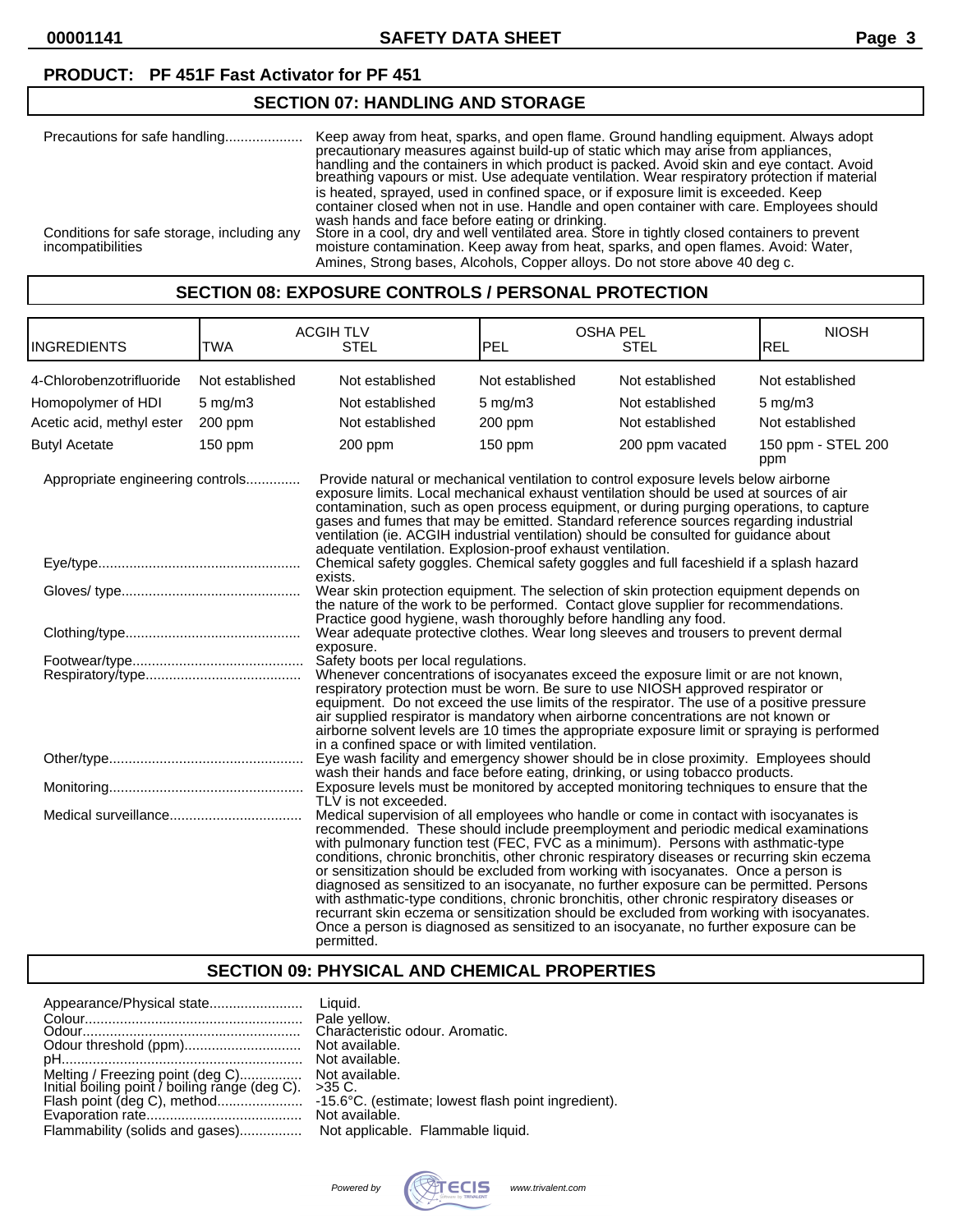#### **PRODUCT: PF 451F Fast Activator for PF 451**

## **SECTION 09: PHYSICAL AND CHEMICAL PROPERTIES**

| Upper flammable limit (% vol)       | 16.0.                                         |
|-------------------------------------|-----------------------------------------------|
| Lower flammable limit (% vol)       | 0.9.                                          |
| Vapour pressure (mm Hg)             | $\le$ . 179.5 mmHg @ 20°C.                    |
|                                     | Not available.                                |
|                                     |                                               |
| Relative Density (Specific Gravity) | 1.192.                                        |
|                                     | 9.95.                                         |
|                                     | Reacts slowly with water to liberate CO2 gas. |
|                                     | Not available.                                |
|                                     |                                               |
| Auto ignition temperature (deg C)   | Not available.                                |
| Decomposition temperature           | Not available.                                |
|                                     | 14 sec Zahn #2.                               |
|                                     | $0.14$ lbs/USG; $16.78$ g/L.                  |
|                                     | 0.68.                                         |

## **SECTION 10: STABILITY AND REACTIVITY**

|                                    | Contact with moisture, other materials that react with isocyanates, or temperatures above    |
|------------------------------------|----------------------------------------------------------------------------------------------|
|                                    | 177 C, may cause polymerization.<br>Stable at normal temperatures and pressures.             |
| Possibility of hazardous reactions | Contact with moisture, other materials that react with isocyanates, or temperatures above    |
|                                    | 177C, may cause polymerization.                                                              |
|                                    | Conditions to avoid, including static  Avoid heat, spark, open flames. Electrostatic charge. |
| discharge, shock or vibration      | Water, Amines, Strong bases, Alcohols, Copper alloys. Strong oxidizing agents.               |
| Hazardous decomposition products   | No hazardous decomposition products when stored and handled correctly. See                   |
|                                    | hazardous combustion products section 5.                                                     |

## **SECTION 11: TOXICOLOGICAL INFORMATION**

| <b>LC50</b><br>ILD50<br>4479 ppm<br>$>6,800$ mg/kg (rat oral);<br>>2,700 mg/kg (rabbit dermal)<br>390-453 mg/m3 rat 4 hours<br>$>$ 5,000 mg/kg (rat, oral);<br>> 5,000 mg/kg (rabbit, dermal)<br>LD50 5001 mg/kg oral rat LD50<br>16000 ppm (Rat) 4 h<br>5001 mg/kg dermal rabbit<br>390 ppm (4 hr)<br>10768 mg/kg oral rat 17600 mg/kg<br>dermal rabbit<br>Eye contact. Skin contact. Inhalation. Skin absorption.<br>Symptoms related to the physical, chemical<br>and toxicological characteristics<br>Hazardous in contact with skin, by ingestion, and by inhalation. Irritating to eyes, skin and<br>respiratory system. May be harmful if absorbed through the skin. Breathing of high vapour<br>concentrations may cause anesthetic effects and serious health effects.<br>Reports have associated repeated or prolonged overexposure to solvents with permanent<br>Effects of chronic exposure<br>brain and nervous system damage. Prolonged vapour contact may cause conjunctivitis. As a result of previous repeated overexposure or a single large dose, certain individuals<br>develop sensitization which will cause them to react to a later exposure to product at levels<br>well below the exposure limit. Sensitization can be permanent.<br>May be harmful if absorbed through the skin.<br>May cause sensitization by skin contact. Isocyanates are known to cause skin and<br>Sensitizing capability of material<br>respiratory sensitization in humans. Animal tests have indicated that respiratory<br>sensitization can result from skin contact with diisocyanates.<br>No component of this product present at levels greater than or equal to 0.1% is identified<br>as probable, possible or confirmed human carcinogen by IARC or ACGIH.<br>No component of this product present at levels greater than or equal to 0.1%.<br>The data does not allow for an adequate assessment of the mutagenic effect. |                           |  |  |  |
|-------------------------------------------------------------------------------------------------------------------------------------------------------------------------------------------------------------------------------------------------------------------------------------------------------------------------------------------------------------------------------------------------------------------------------------------------------------------------------------------------------------------------------------------------------------------------------------------------------------------------------------------------------------------------------------------------------------------------------------------------------------------------------------------------------------------------------------------------------------------------------------------------------------------------------------------------------------------------------------------------------------------------------------------------------------------------------------------------------------------------------------------------------------------------------------------------------------------------------------------------------------------------------------------------------------------------------------------------------------------------------------------------------------------------------------------------------------------------------------------------------------------------------------------------------------------------------------------------------------------------------------------------------------------------------------------------------------------------------------------------------------------------------------------------------------------------------------------------------------------------------------------------------------------------------------|---------------------------|--|--|--|
|                                                                                                                                                                                                                                                                                                                                                                                                                                                                                                                                                                                                                                                                                                                                                                                                                                                                                                                                                                                                                                                                                                                                                                                                                                                                                                                                                                                                                                                                                                                                                                                                                                                                                                                                                                                                                                                                                                                                     | <b>INGREDIENTS</b>        |  |  |  |
|                                                                                                                                                                                                                                                                                                                                                                                                                                                                                                                                                                                                                                                                                                                                                                                                                                                                                                                                                                                                                                                                                                                                                                                                                                                                                                                                                                                                                                                                                                                                                                                                                                                                                                                                                                                                                                                                                                                                     | 4-Chlorobenzotrifluoride  |  |  |  |
|                                                                                                                                                                                                                                                                                                                                                                                                                                                                                                                                                                                                                                                                                                                                                                                                                                                                                                                                                                                                                                                                                                                                                                                                                                                                                                                                                                                                                                                                                                                                                                                                                                                                                                                                                                                                                                                                                                                                     | Homopolymer of HDI        |  |  |  |
|                                                                                                                                                                                                                                                                                                                                                                                                                                                                                                                                                                                                                                                                                                                                                                                                                                                                                                                                                                                                                                                                                                                                                                                                                                                                                                                                                                                                                                                                                                                                                                                                                                                                                                                                                                                                                                                                                                                                     | Acetic acid, methyl ester |  |  |  |
|                                                                                                                                                                                                                                                                                                                                                                                                                                                                                                                                                                                                                                                                                                                                                                                                                                                                                                                                                                                                                                                                                                                                                                                                                                                                                                                                                                                                                                                                                                                                                                                                                                                                                                                                                                                                                                                                                                                                     | <b>Butyl Acetate</b>      |  |  |  |
|                                                                                                                                                                                                                                                                                                                                                                                                                                                                                                                                                                                                                                                                                                                                                                                                                                                                                                                                                                                                                                                                                                                                                                                                                                                                                                                                                                                                                                                                                                                                                                                                                                                                                                                                                                                                                                                                                                                                     |                           |  |  |  |
|                                                                                                                                                                                                                                                                                                                                                                                                                                                                                                                                                                                                                                                                                                                                                                                                                                                                                                                                                                                                                                                                                                                                                                                                                                                                                                                                                                                                                                                                                                                                                                                                                                                                                                                                                                                                                                                                                                                                     |                           |  |  |  |
|                                                                                                                                                                                                                                                                                                                                                                                                                                                                                                                                                                                                                                                                                                                                                                                                                                                                                                                                                                                                                                                                                                                                                                                                                                                                                                                                                                                                                                                                                                                                                                                                                                                                                                                                                                                                                                                                                                                                     |                           |  |  |  |
|                                                                                                                                                                                                                                                                                                                                                                                                                                                                                                                                                                                                                                                                                                                                                                                                                                                                                                                                                                                                                                                                                                                                                                                                                                                                                                                                                                                                                                                                                                                                                                                                                                                                                                                                                                                                                                                                                                                                     |                           |  |  |  |
|                                                                                                                                                                                                                                                                                                                                                                                                                                                                                                                                                                                                                                                                                                                                                                                                                                                                                                                                                                                                                                                                                                                                                                                                                                                                                                                                                                                                                                                                                                                                                                                                                                                                                                                                                                                                                                                                                                                                     |                           |  |  |  |
| Specific Target Organ Toxicity<br>May cause respiratory irritation. May cause drowsiness or dizziness.                                                                                                                                                                                                                                                                                                                                                                                                                                                                                                                                                                                                                                                                                                                                                                                                                                                                                                                                                                                                                                                                                                                                                                                                                                                                                                                                                                                                                                                                                                                                                                                                                                                                                                                                                                                                                              |                           |  |  |  |

#### **SECTION 12: ECOLOGICAL INFORMATION**

Environmental........................................... No product data. Do not allow to enter waters, waste water or soil.